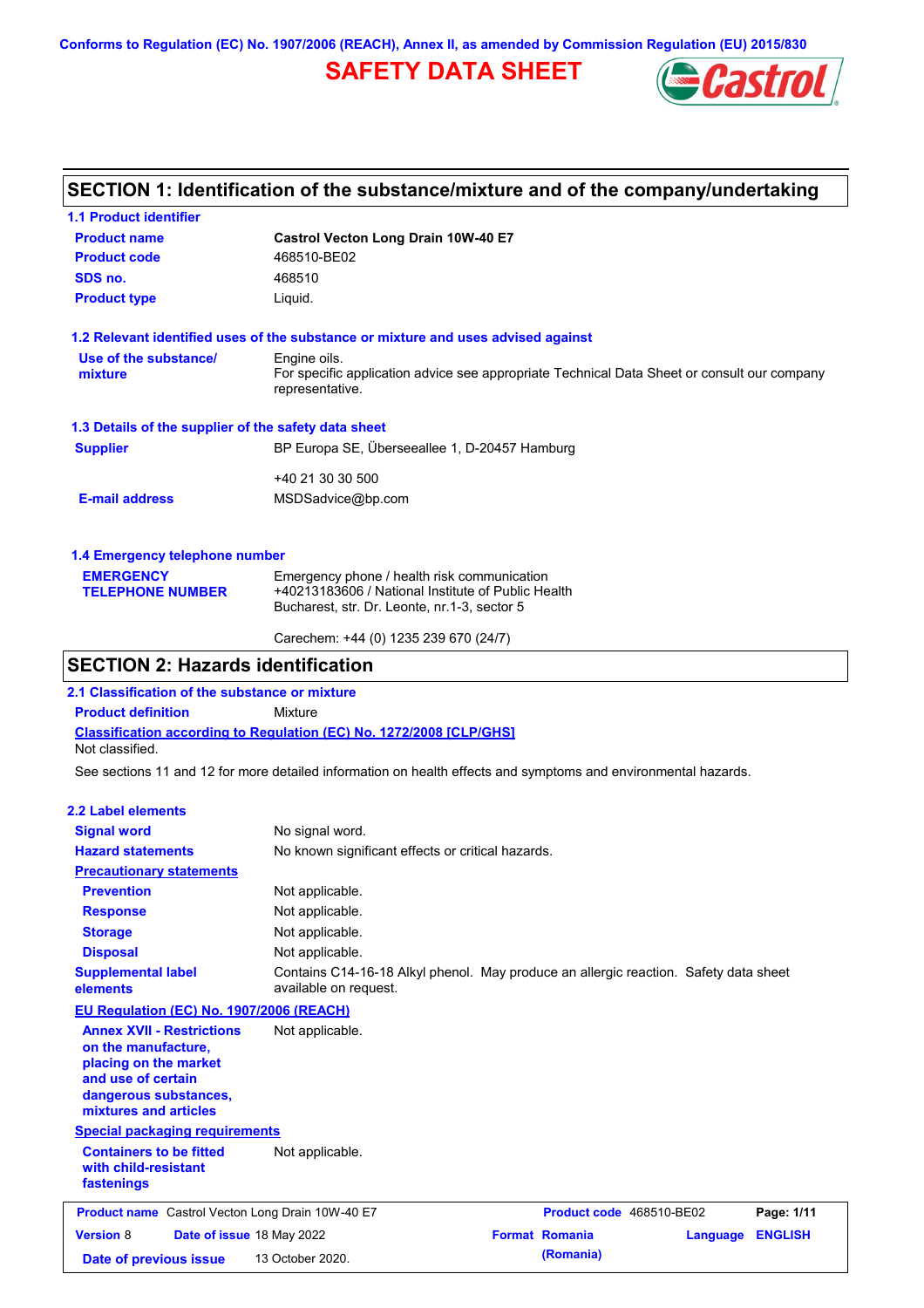# **SECTION 2: Hazards identification**

| <b>Tactile warning of danger</b>                                                                                         | Not applicable.                                                                                                                                                                                                                                                                                                                                                               |
|--------------------------------------------------------------------------------------------------------------------------|-------------------------------------------------------------------------------------------------------------------------------------------------------------------------------------------------------------------------------------------------------------------------------------------------------------------------------------------------------------------------------|
| 2.3 Other hazards                                                                                                        |                                                                                                                                                                                                                                                                                                                                                                               |
| <b>Results of PBT and vPvB</b><br>assessment                                                                             | Product does not meet the criteria for PBT or vPvB according to Regulation (EC) No. 1907/2006,<br>Annex XIII.                                                                                                                                                                                                                                                                 |
| <b>Product meets the criteria</b><br>for PBT or vPvB according<br>to Regulation (EC) No.<br><b>1907/2006, Annex XIII</b> | This mixture does not contain any substances that are assessed to be a PBT or a vPvB.                                                                                                                                                                                                                                                                                         |
| Other hazards which do<br>not result in classification                                                                   | Defatting to the skin.<br><b>USED ENGINE OILS</b><br>Used engine oil may contain hazardous components which have the potential to cause skin<br>cancer.<br>See Toxicological Information, section 11 of this Safety Data Sheet.<br>Experimental data on one or more of the components has been used to determine all or part of<br>the hazard classification of this product. |

### **SECTION 3: Composition/information on ingredients**

| <b>3.2 Mixtures</b>                                                                       |                                                                                      |           |                                                                    |             |
|-------------------------------------------------------------------------------------------|--------------------------------------------------------------------------------------|-----------|--------------------------------------------------------------------|-------------|
| <b>Product definition</b><br>Mixture                                                      |                                                                                      |           |                                                                    |             |
| $H$ ighly refined base oil (IP 346 DMSO extract < 3%). Proprietary performance additives. |                                                                                      |           |                                                                    |             |
| <b>Product/ingredient</b><br>name                                                         | <b>Identifiers</b>                                                                   | %         | <b>Regulation (EC) No.</b><br>1272/2008 [CLP]                      | <b>Type</b> |
| Distillates (petroleum), hydrotreated<br>heavy paraffinic                                 | REACH #: 01-2119484627-25<br>EC: 265-157-1<br>CAS: 64742-54-7<br>Index: 649-467-00-8 | ≥50 - ≤75 | Not classified.                                                    | $[2]$       |
| Base oil - unspecified                                                                    | Varies - See Key to<br>abbreviations                                                 | ≥10 - ≤25 | Not classified.                                                    | [2]         |
| Distillates (petroleum), hydrotreated<br>heavy paraffinic                                 | REACH #: 01-2119484627-25<br>EC: 265-157-1<br>CAS: 64742-54-7<br>Index: 649-467-00-8 | ≤5        | Asp. Tox. 1, H304                                                  | [1] [2]     |
| zinc bis[O-(6-methylheptyl)] bis[O-(sec-<br>butyl)] bis(dithiophosphate)                  | REACH #: 01-2119543726-33<br>EC: 298-577-9<br>CAS: 93819-94-4                        | 2.5       | Skin Irrit. 2, H315<br>Eye Dam. 1, H318<br>Aquatic Chronic 2, H411 | [1]         |
| C14-16-18 Alkyl phenol                                                                    | REACH #: 01-2119498288-19                                                            | -≤3       | Skin Sens. 1B, H317<br>STOT RE 2, H373                             | $[1]$       |

**See Section 16 for the full text of the H statements declared above.**

**Type** 

[1] Substance classified with a health or environmental hazard

[2] Substance with a workplace exposure limit

[3] Substance meets the criteria for PBT according to Regulation (EC) No. 1907/2006, Annex XIII

[4] Substance meets the criteria for vPvB according to Regulation (EC) No. 1907/2006, Annex XIII

[5] Substance of equivalent concern

[6] Additional disclosure due to company policy

Occupational exposure limits, if available, are listed in Section 8.

### **SECTION 4: First aid measures**

| 4.1 Description of first aid measures |                                                                                                                                                                                                                                         |
|---------------------------------------|-----------------------------------------------------------------------------------------------------------------------------------------------------------------------------------------------------------------------------------------|
| Eye contact                           | In case of contact, immediately flush eyes with plenty of water for at least 15 minutes. Eyelids<br>should be held away from the eyeball to ensure thorough rinsing. Check for and remove any<br>contact lenses. Get medical attention. |
| <b>Skin contact</b>                   | Wash skin thoroughly with soap and water or use recognised skin cleanser. Remove<br>contaminated clothing and shoes. Wash clothing before reuse. Clean shoes thoroughly before<br>reuse. Get medical attention if irritation develops.  |
| <b>Inhalation</b>                     | If inhaled, remove to fresh air. Get medical attention if symptoms occur.                                                                                                                                                               |
| <b>Ingestion</b>                      | Do not induce vomiting unless directed to do so by medical personnel. Get medical attention if<br>symptoms occur.                                                                                                                       |

|                        |                                  | <b>Product name</b> Castrol Vecton Long Drain 10W-40 E7 | <b>Product code</b> 468510-BE02 |                         | Page: 2/11 |
|------------------------|----------------------------------|---------------------------------------------------------|---------------------------------|-------------------------|------------|
| <b>Version 8</b>       | <b>Date of issue 18 May 2022</b> |                                                         | <b>Format Romania</b>           | <b>Language ENGLISH</b> |            |
| Date of previous issue |                                  | 13 October 2020.                                        | (Romania)                       |                         |            |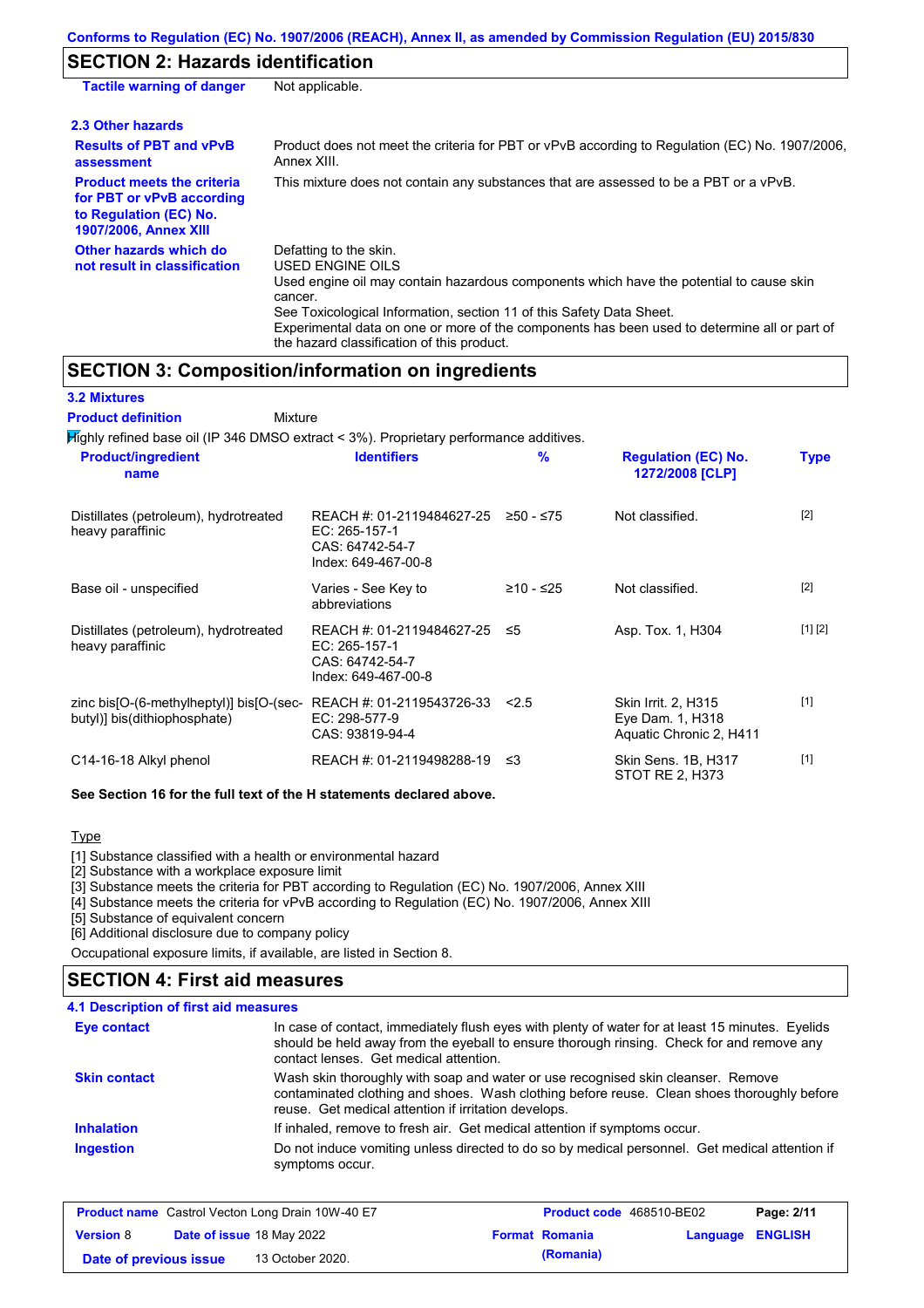|                                          | Conforms to Regulation (EC) No. 1907/2006 (REACH), Annex II, as amended by Commission Regulation (EU) 2015/830                                                              |
|------------------------------------------|-----------------------------------------------------------------------------------------------------------------------------------------------------------------------------|
| <b>SECTION 4: First aid measures</b>     |                                                                                                                                                                             |
| <b>Protection of first-aiders</b>        | No action shall be taken involving any personal risk or without suitable training. It may be<br>dangerous to the person providing aid to give mouth-to-mouth resuscitation. |
|                                          | 4.2 Most important symptoms and effects, both acute and delayed                                                                                                             |
|                                          | See Section 11 for more detailed information on health effects and symptoms.                                                                                                |
| <b>Potential acute health effects</b>    |                                                                                                                                                                             |
| <b>Inhalation</b>                        | Vapour inhalation under ambient conditions is not normally a problem due to low vapour<br>pressure.                                                                         |
| <b>Ingestion</b>                         | No known significant effects or critical hazards.                                                                                                                           |
| <b>Skin contact</b>                      | Defatting to the skin. May cause skin dryness and irritation. Not considered a skin sensitizer.<br>Based on data available for this or related materials.                   |
| <b>Eye contact</b>                       | Not classified as an eye irritant. Based on data available for this or related materials.                                                                                   |
|                                          | Delayed and immediate effects as well as chronic effects from short and long-term exposure                                                                                  |
| <b>Inhalation</b>                        | Overexposure to the inhalation of airborne droplets or aerosols may cause irritation of the<br>respiratory tract.                                                           |
| <b>Ingestion</b>                         | Ingestion of large quantities may cause nausea and diarrhoea.                                                                                                               |
| <b>Skin contact</b>                      | Prolonged or repeated contact can defat the skin and lead to irritation and/or dermatitis.                                                                                  |
| <b>Eye contact</b>                       | Potential risk of transient stinging or redness if accidental eye contact occurs.                                                                                           |
|                                          | 4.3 Indication of any immediate medical attention and special treatment needed                                                                                              |
| <b>Notes to physician</b>                | Treatment should in general be symptomatic and directed to relieving any effects.                                                                                           |
| <b>SECTION 5: Firefighting measures</b>  |                                                                                                                                                                             |
| 5.1 Extinguishing media                  |                                                                                                                                                                             |
| <b>Suitable extinguishing</b><br>media   | In case of fire, use foam, dry chemical or carbon dioxide extinguisher or spray.                                                                                            |
| <b>Unsuitable extinguishing</b><br>media | Do not use water jet. The use of a water jet may cause the fire to spread by splashing the<br>burning product.                                                              |
|                                          |                                                                                                                                                                             |

### **5.2 Special hazards arising from the substance or mixture**

| <b>Hazards from the</b><br>substance or mixture          | In a fire or if heated, a pressure increase will occur and the container may burst.                                                                                                                                                                                                                                                                               |
|----------------------------------------------------------|-------------------------------------------------------------------------------------------------------------------------------------------------------------------------------------------------------------------------------------------------------------------------------------------------------------------------------------------------------------------|
| <b>Hazardous combustion</b><br>products                  | Combustion products may include the following:<br>carbon oxides (CO, CO <sub>2</sub> ) (carbon monoxide, carbon dioxide)                                                                                                                                                                                                                                          |
| 5.3 Advice for firefighters                              |                                                                                                                                                                                                                                                                                                                                                                   |
| <b>Special precautions for</b><br>fire-fighters          | No action shall be taken involving any personal risk or without suitable training. Promptly<br>isolate the scene by removing all persons from the vicinity of the incident if there is a fire.                                                                                                                                                                    |
| <b>Special protective</b><br>equipment for fire-fighters | Fire-fighters should wear appropriate protective equipment and self-contained breathing<br>apparatus (SCBA) with a full face-piece operated in positive pressure mode. Clothing for fire-<br>fighters (including helmets, protective boots and gloves) conforming to European standard EN<br>469 will provide a basic level of protection for chemical incidents. |

# **SECTION 6: Accidental release measures**

| 6.1 Personal precautions, protective equipment and emergency procedures |                                                                                                                                                                                                                                                                                                                                                                                      |  |  |  |
|-------------------------------------------------------------------------|--------------------------------------------------------------------------------------------------------------------------------------------------------------------------------------------------------------------------------------------------------------------------------------------------------------------------------------------------------------------------------------|--|--|--|
| For non-emergency<br>personnel                                          | No action shall be taken involving any personal risk or without suitable training. Evacuate<br>surrounding areas. Keep unnecessary and unprotected personnel from entering. Do not touch<br>or walk through spilt material. Floors may be slippery; use care to avoid falling. Put on<br>appropriate personal protective equipment.                                                  |  |  |  |
| For emergency responders                                                | Entry into a confined space or poorly ventilated area contaminated with vapour, mist or fume is<br>extremely hazardous without the correct respiratory protective equipment and a safe system of<br>work. Wear self-contained breathing apparatus. Wear a suitable chemical protective suit.<br>Chemical resistant boots. See also the information in "For non-emergency personnel". |  |  |  |
| <b>6.2 Environmental</b><br>precautions                                 | Avoid dispersal of spilt material and runoff and contact with soil, waterways, drains and sewers.<br>Inform the relevant authorities if the product has caused environmental pollution (sewers,<br>waterways, soil or air).                                                                                                                                                          |  |  |  |

### **6.3 Methods and material for containment and cleaning up**

|                        | <b>Product name</b> Castrol Vecton Long Drain 10W-40 E7 | <b>Product code</b> 468510-BE02 |                         | Page: 3/11 |
|------------------------|---------------------------------------------------------|---------------------------------|-------------------------|------------|
| <b>Version 8</b>       | <b>Date of issue 18 May 2022</b>                        | <b>Format Romania</b>           | <b>Language ENGLISH</b> |            |
| Date of previous issue | 13 October 2020.                                        | (Romania)                       |                         |            |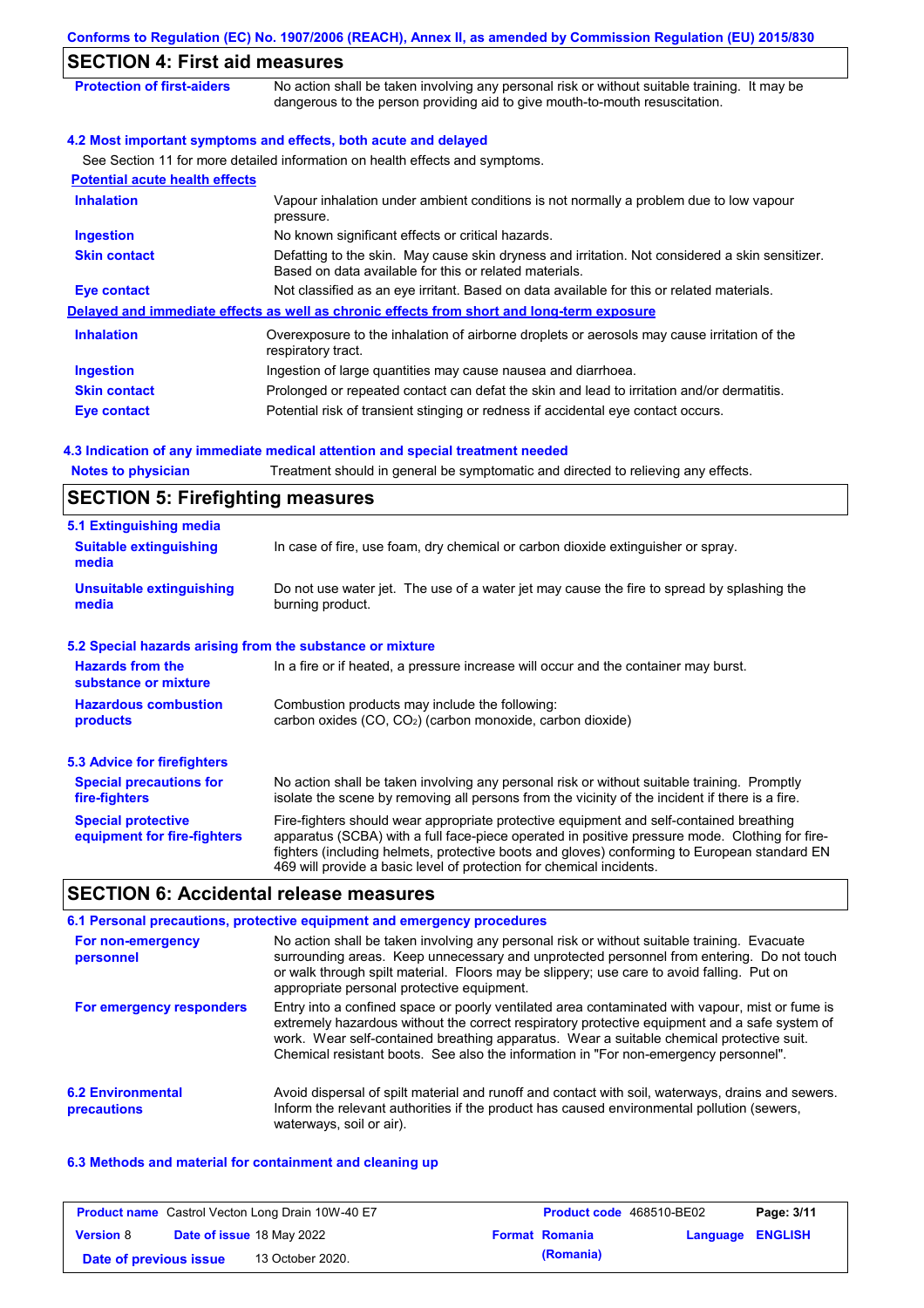# **SECTION 6: Accidental release measures**

| <b>Small spill</b>                        | Stop leak if without risk. Move containers from spill area. Absorb with an inert material and<br>place in an appropriate waste disposal container. Dispose of via a licensed waste disposal<br>contractor.                                                                                                                                                                                     |
|-------------------------------------------|------------------------------------------------------------------------------------------------------------------------------------------------------------------------------------------------------------------------------------------------------------------------------------------------------------------------------------------------------------------------------------------------|
| Large spill                               | Stop leak if without risk. Move containers from spill area. Prevent entry into sewers, water<br>courses, basements or confined areas. Contain and collect spillage with non-combustible,<br>absorbent material e.g. sand, earth, vermiculite or diatomaceous earth and place in container<br>for disposal according to local regulations. Dispose of via a licensed waste disposal contractor. |
| 6.4 Reference to other<br><b>sections</b> | See Section 1 for emergency contact information.<br>See Section 5 for firefighting measures.<br>See Section 8 for information on appropriate personal protective equipment.<br>See Section 12 for environmental precautions.<br>See Section 13 for additional waste treatment information.                                                                                                     |

# **SECTION 7: Handling and storage**

| 7.1 Precautions for safe handling                                             |                                                                                                                                                                                                                                                                                                                                                                                                                                                                                          |
|-------------------------------------------------------------------------------|------------------------------------------------------------------------------------------------------------------------------------------------------------------------------------------------------------------------------------------------------------------------------------------------------------------------------------------------------------------------------------------------------------------------------------------------------------------------------------------|
| <b>Protective measures</b>                                                    | Put on appropriate personal protective equipment.                                                                                                                                                                                                                                                                                                                                                                                                                                        |
| <b>Advice on general</b><br>occupational hygiene                              | Eating, drinking and smoking should be prohibited in areas where this material is handled,<br>stored and processed. Wash thoroughly after handling. Remove contaminated clothing and<br>protective equipment before entering eating areas. See also Section 8 for additional<br>information on hygiene measures.                                                                                                                                                                         |
| <b>7.2 Conditions for safe</b><br>storage, including any<br>incompatibilities | Store in accordance with local requlations. Store in a dry, cool and well-ventilated area, away<br>from incompatible materials (see Section 10). Keep away from heat and direct sunlight. Keep<br>container tightly closed and sealed until ready for use. Containers that have been opened must<br>be carefully resealed and kept upright to prevent leakage. Store and use only in equipment/<br>containers designed for use with this product. Do not store in unlabelled containers. |
| <b>Not suitable</b>                                                           | Prolonged exposure to elevated temperature                                                                                                                                                                                                                                                                                                                                                                                                                                               |
| 7.3 Specific end use(s)                                                       |                                                                                                                                                                                                                                                                                                                                                                                                                                                                                          |
| <b>Recommendations</b>                                                        | See section 1.2 and Exposure scenarios in annex, if applicable.                                                                                                                                                                                                                                                                                                                                                                                                                          |

### **SECTION 8: Exposure controls/personal protection**

### **8.1 Control parameters**

**Version** 8

| <b>Occupational exposure limits</b>                     |  |                                                                                                                                                                                                                                                                                                                                                                                                                                                                                                                                                                                                                                                                                                                                                                                                                                                                                                                                                                                                                            |  |  |  |  |
|---------------------------------------------------------|--|----------------------------------------------------------------------------------------------------------------------------------------------------------------------------------------------------------------------------------------------------------------------------------------------------------------------------------------------------------------------------------------------------------------------------------------------------------------------------------------------------------------------------------------------------------------------------------------------------------------------------------------------------------------------------------------------------------------------------------------------------------------------------------------------------------------------------------------------------------------------------------------------------------------------------------------------------------------------------------------------------------------------------|--|--|--|--|
| <b>Product/ingredient name</b>                          |  | <b>Exposure limit values</b>                                                                                                                                                                                                                                                                                                                                                                                                                                                                                                                                                                                                                                                                                                                                                                                                                                                                                                                                                                                               |  |  |  |  |
| Distillates (petroleum), hydrotreated heavy paraffinic  |  | HG 1218/2006 with subsequent modifications and additions<br>(Romania).<br>VLA: 5 mg/m <sup>3</sup> 8 hours. Issued/Revised: 10/2006<br>Short term: 10 mg/m <sup>3</sup> 15 minutes. Issued/Revised: 10/2006                                                                                                                                                                                                                                                                                                                                                                                                                                                                                                                                                                                                                                                                                                                                                                                                                |  |  |  |  |
| Base oil - unspecified                                  |  | HG 1218/2006 with subsequent modifications and additions<br>(Romania).<br>Short term: 10 mg/m <sup>3</sup> 15 minutes. Issued/Revised: 10/2006<br>VLA: 5 mg/m <sup>3</sup> 8 hours. Issued/Revised: 10/2006                                                                                                                                                                                                                                                                                                                                                                                                                                                                                                                                                                                                                                                                                                                                                                                                                |  |  |  |  |
|                                                         |  | Distillates (petroleum), hydrotreated heavy paraffinic HG 1218/2006 with subsequent modifications and additions<br>(Romania).<br>VLA: 5 mg/m <sup>3</sup> 8 hours. Issued/Revised: 10/2006<br>Short term: 10 mg/m <sup>3</sup> 15 minutes. Issued/Revised: 10/2006                                                                                                                                                                                                                                                                                                                                                                                                                                                                                                                                                                                                                                                                                                                                                         |  |  |  |  |
| guidance only.                                          |  | Whilst specific OELs for certain components may be shown in this section, other components may be present in any mist,<br>vapour or dust produced. Therefore, the specific OELs may not be applicable to the product as a whole and are provided for                                                                                                                                                                                                                                                                                                                                                                                                                                                                                                                                                                                                                                                                                                                                                                       |  |  |  |  |
| <b>Recommended monitoring</b><br>procedures             |  | If this product contains ingredients with exposure limits, personal, workplace atmosphere or<br>biological monitoring may be required to determine the effectiveness of the ventilation or other<br>control measures and/or the necessity to use respiratory protective equipment. Reference<br>should be made to monitoring standards, such as the following: European Standard EN 689<br>(Workplace atmospheres - Guidance for the assessment of exposure by inhalation to chemical<br>agents for comparison with limit values and measurement strategy) European Standard EN<br>14042 (Workplace atmospheres - Guide for the application and use of procedures for the<br>assessment of exposure to chemical and biological agents) European Standard EN 482<br>(Workplace atmospheres - General requirements for the performance of procedures for the<br>measurement of chemical agents) Reference to national guidance documents for methods for<br>the determination of hazardous substances will also be required. |  |  |  |  |
| <b>Derived No Effect Level</b>                          |  |                                                                                                                                                                                                                                                                                                                                                                                                                                                                                                                                                                                                                                                                                                                                                                                                                                                                                                                                                                                                                            |  |  |  |  |
| <b>Product name</b> Castrol Vecton Long Drain 10W-40 E7 |  | Page: 4/11<br>Product code 468510-BE02                                                                                                                                                                                                                                                                                                                                                                                                                                                                                                                                                                                                                                                                                                                                                                                                                                                                                                                                                                                     |  |  |  |  |

**Date of issue** 18 May 2022 **Format Romania Language ENGLISH**

**Date of previous issue (Romania)** 13 October 2020.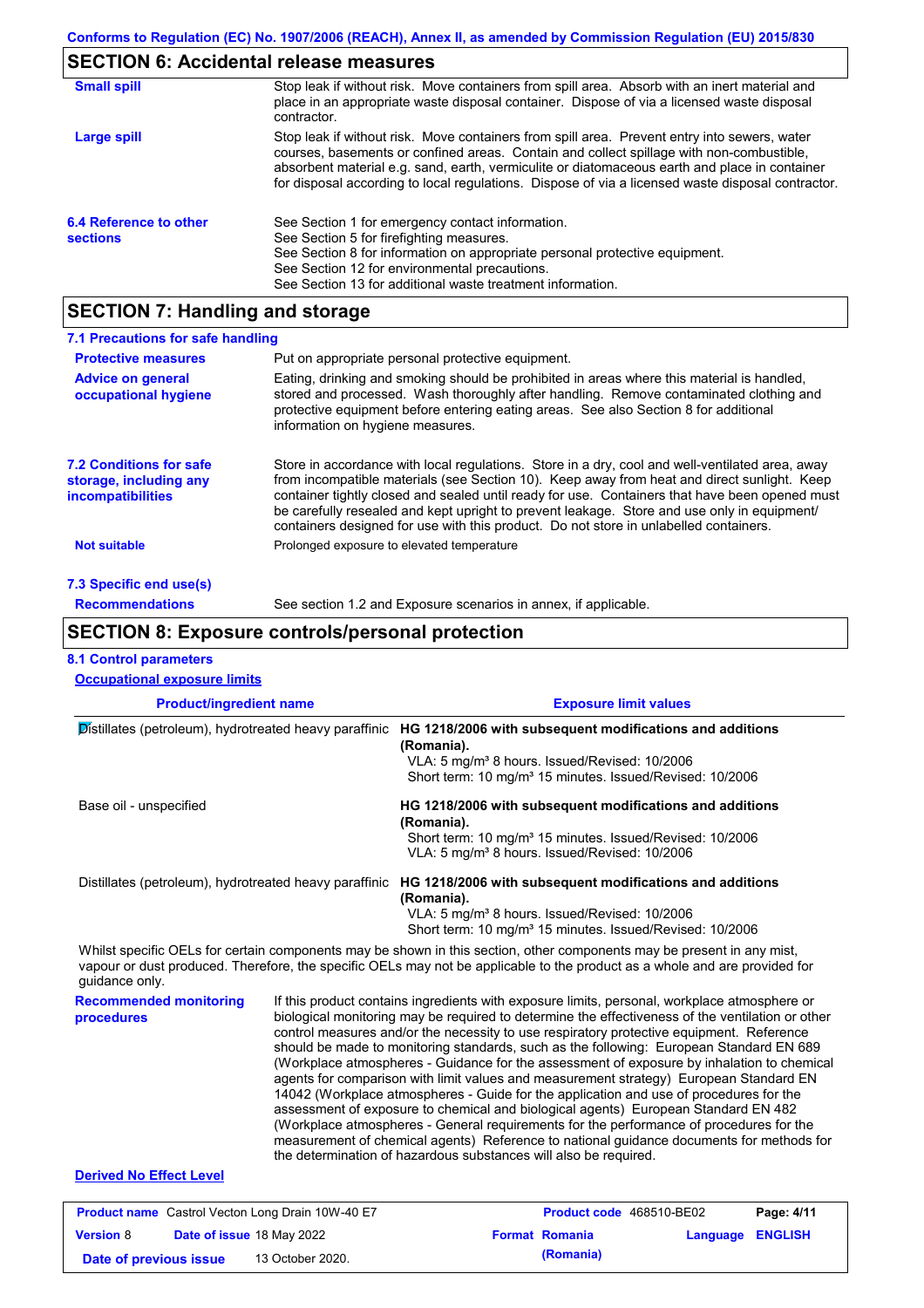# **SECTION 8: Exposure controls/personal protection**

No DNELs/DMELs available.

### **Predicted No Effect Concentration**

No PNECs available

| <b>8.2 Exposure controls</b>                      |                                                                                                                                                                                                                                                                                                                                                                                                                                                                                                                                                                                                                                                                                                                                                                                                                                                                                                                                                                                                         |
|---------------------------------------------------|---------------------------------------------------------------------------------------------------------------------------------------------------------------------------------------------------------------------------------------------------------------------------------------------------------------------------------------------------------------------------------------------------------------------------------------------------------------------------------------------------------------------------------------------------------------------------------------------------------------------------------------------------------------------------------------------------------------------------------------------------------------------------------------------------------------------------------------------------------------------------------------------------------------------------------------------------------------------------------------------------------|
| <b>Appropriate engineering</b><br><b>controls</b> | Provide exhaust ventilation or other engineering controls to keep the relevant airborne<br>concentrations below their respective occupational exposure limits.<br>All activities involving chemicals should be assessed for their risks to health, to ensure<br>exposures are adequately controlled. Personal protective equipment should only be considered<br>after other forms of control measures (e.g. engineering controls) have been suitably evaluated.<br>Personal protective equipment should conform to appropriate standards, be suitable for use, be<br>kept in good condition and properly maintained.<br>Your supplier of personal protective equipment should be consulted for advice on selection and<br>appropriate standards. For further information contact your national organisation for standards.<br>The final choice of protective equipment will depend upon a risk assessment. It is important to<br>ensure that all items of personal protective equipment are compatible. |
| <b>Individual protection measures</b>             |                                                                                                                                                                                                                                                                                                                                                                                                                                                                                                                                                                                                                                                                                                                                                                                                                                                                                                                                                                                                         |
| <b>Hygiene measures</b>                           | Wash hands, forearms and face thoroughly after handling chemical products, before eating,<br>smoking and using the lavatory and at the end of the working period. Ensure that eyewash<br>stations and safety showers are close to the workstation location.                                                                                                                                                                                                                                                                                                                                                                                                                                                                                                                                                                                                                                                                                                                                             |
| <b>Respiratory protection</b>                     | In case of insufficient ventilation, wear suitable respiratory equipment.<br>The correct choice of respiratory protection depends upon the chemicals being handled, the<br>conditions of work and use, and the condition of the respiratory equipment. Safety procedures<br>should be developed for each intended application. Respiratory protection equipment should<br>therefore be chosen in consultation with the supplier/manufacturer and with a full assessment<br>of the working conditions.                                                                                                                                                                                                                                                                                                                                                                                                                                                                                                   |
| <b>Eye/face protection</b>                        | Safety glasses with side shields.                                                                                                                                                                                                                                                                                                                                                                                                                                                                                                                                                                                                                                                                                                                                                                                                                                                                                                                                                                       |
| <b>Skin protection</b>                            |                                                                                                                                                                                                                                                                                                                                                                                                                                                                                                                                                                                                                                                                                                                                                                                                                                                                                                                                                                                                         |
| <b>Hand protection</b>                            | <b>General Information:</b>                                                                                                                                                                                                                                                                                                                                                                                                                                                                                                                                                                                                                                                                                                                                                                                                                                                                                                                                                                             |
|                                                   | Because specific work environments and material handling practices vary, safety procedures<br>should be developed for each intended application. The correct choice of protective gloves<br>depends upon the chemicals being handled, and the conditions of work and use. Most gloves<br>provide protection for only a limited time before they must be discarded and replaced (even the<br>best chemically resistant gloves will break down after repeated chemical exposures).                                                                                                                                                                                                                                                                                                                                                                                                                                                                                                                        |
|                                                   | Gloves should be chosen in consultation with the supplier / manufacturer and taking account of<br>a full assessment of the working conditions.                                                                                                                                                                                                                                                                                                                                                                                                                                                                                                                                                                                                                                                                                                                                                                                                                                                          |
|                                                   | Recommended: Nitrile gloves.<br><b>Breakthrough time:</b>                                                                                                                                                                                                                                                                                                                                                                                                                                                                                                                                                                                                                                                                                                                                                                                                                                                                                                                                               |
|                                                   | Breakthrough time data are generated by glove manufacturers under laboratory test conditions<br>and represent how long a glove can be expected to provide effective permeation resistance. It<br>is important when following breakthrough time recommendations that actual workplace<br>conditions are taken into account. Always consult with your glove supplier for up-to-date<br>technical information on breakthrough times for the recommended glove type.<br>Our recommendations on the selection of gloves are as follows:                                                                                                                                                                                                                                                                                                                                                                                                                                                                      |
|                                                   | Continuous contact:                                                                                                                                                                                                                                                                                                                                                                                                                                                                                                                                                                                                                                                                                                                                                                                                                                                                                                                                                                                     |
|                                                   | Gloves with a minimum breakthrough time of 240 minutes, or >480 minutes if suitable gloves<br>can be obtained.<br>If suitable gloves are not available to offer that level of protection, gloves with shorter<br>breakthrough times may be acceptable as long as appropriate glove maintenance and<br>replacement regimes are determined and adhered to.                                                                                                                                                                                                                                                                                                                                                                                                                                                                                                                                                                                                                                                |
|                                                   | Short-term / splash protection:                                                                                                                                                                                                                                                                                                                                                                                                                                                                                                                                                                                                                                                                                                                                                                                                                                                                                                                                                                         |
|                                                   | Recommended breakthrough times as above.<br>It is recognised that for short-term, transient exposures, gloves with shorter breakthrough times<br>may commonly be used. Therefore, appropriate maintenance and replacement regimes must<br>be determined and rigorously followed.                                                                                                                                                                                                                                                                                                                                                                                                                                                                                                                                                                                                                                                                                                                        |
|                                                   | <b>Glove Thickness:</b>                                                                                                                                                                                                                                                                                                                                                                                                                                                                                                                                                                                                                                                                                                                                                                                                                                                                                                                                                                                 |
|                                                   | For general applications, we recommend gloves with a thickness typically greater than 0.35 mm.                                                                                                                                                                                                                                                                                                                                                                                                                                                                                                                                                                                                                                                                                                                                                                                                                                                                                                          |

|                        | <b>Product name</b> Castrol Vecton Long Drain 10W-40 E7 | <b>Product code</b> 468510-BE02 |                         | Page: 5/11 |
|------------------------|---------------------------------------------------------|---------------------------------|-------------------------|------------|
| <b>Version 8</b>       | <b>Date of issue 18 May 2022</b>                        | <b>Format Romania</b>           | <b>Language ENGLISH</b> |            |
| Date of previous issue | 13 October 2020.                                        | (Romania)                       |                         |            |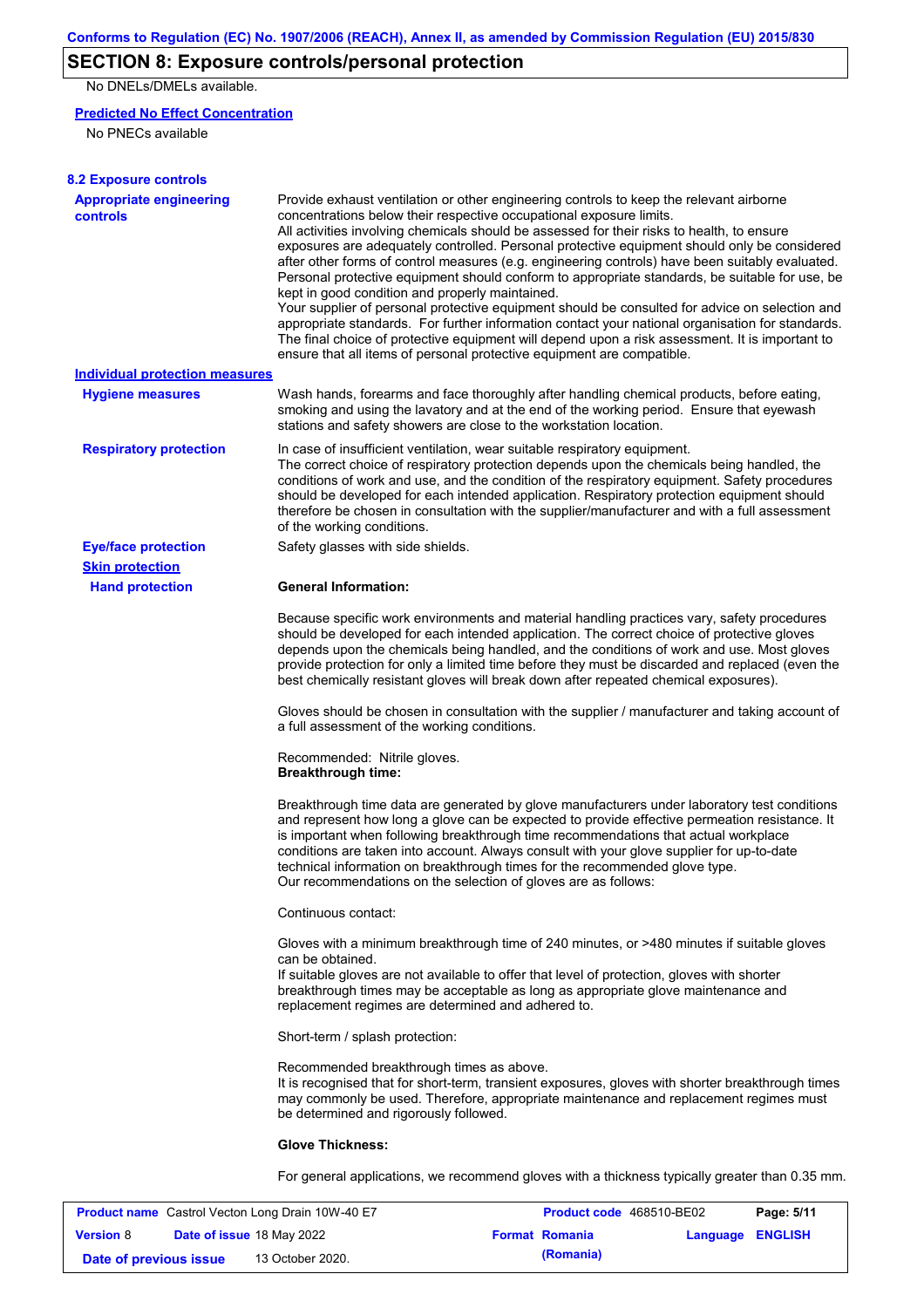# **SECTION 8: Exposure controls/personal protection**

|                                                  | It should be emphasised that glove thickness is not necessarily a good predictor of glove<br>resistance to a specific chemical, as the permeation efficiency of the glove will be dependent<br>on the exact composition of the glove material. Therefore, glove selection should also be based<br>on consideration of the task requirements and knowledge of breakthrough times.<br>Glove thickness may also vary depending on the glove manufacturer, the glove type and the<br>glove model. Therefore, the manufacturers' technical data should always be taken into account<br>to ensure selection of the most appropriate glove for the task.                                     |
|--------------------------------------------------|---------------------------------------------------------------------------------------------------------------------------------------------------------------------------------------------------------------------------------------------------------------------------------------------------------------------------------------------------------------------------------------------------------------------------------------------------------------------------------------------------------------------------------------------------------------------------------------------------------------------------------------------------------------------------------------|
|                                                  | Note: Depending on the activity being conducted, gloves of varying thickness may be required<br>for specific tasks. For example:                                                                                                                                                                                                                                                                                                                                                                                                                                                                                                                                                      |
|                                                  | • Thinner gloves (down to 0.1 mm or less) may be required where a high degree of manual<br>dexterity is needed. However, these gloves are only likely to give short duration protection and<br>would normally be just for single use applications, then disposed of.                                                                                                                                                                                                                                                                                                                                                                                                                  |
|                                                  | • Thicker gloves (up to 3 mm or more) may be required where there is a mechanical (as well<br>as a chemical) risk i.e. where there is abrasion or puncture potential.                                                                                                                                                                                                                                                                                                                                                                                                                                                                                                                 |
| <b>Skin and body</b>                             | Use of protective clothing is good industrial practice.<br>Personal protective equipment for the body should be selected based on the task being<br>performed and the risks involved and should be approved by a specialist before handling this<br>product.<br>Cotton or polyester/cotton overalls will only provide protection against light superficial<br>contamination that will not soak through to the skin. Overalls should be laundered on a regular<br>basis. When the risk of skin exposure is high (e.g. when cleaning up spillages or if there is a<br>risk of splashing) then chemical resistant aprons and/or impervious chemical suits and boots<br>will be required. |
| <b>Refer to standards:</b>                       | Respiratory protection: EN 529<br>Gloves: EN 420, EN 374<br>Eye protection: EN 166<br>Filtering half-mask: EN 149<br>Filtering half-mask with valve: EN 405<br>Half-mask: EN 140 plus filter<br>Full-face mask: EN 136 plus filter<br>Particulate filters: EN 143<br>Gas/combined filters: EN 14387                                                                                                                                                                                                                                                                                                                                                                                   |
| <b>Environmental exposure</b><br><b>controls</b> | Emissions from ventilation or work process equipment should be checked to ensure they<br>comply with the requirements of environmental protection legislation. In some cases, fume<br>scrubbers, filters or engineering modifications to the process equipment will be necessary to<br>reduce emissions to acceptable levels.                                                                                                                                                                                                                                                                                                                                                         |

### **SECTION 9: Physical and chemical properties**

The conditions of measurement of all properties are at standard temperature and pressure unless otherwise indicated.

#### **9.1 Information on basic physical and chemical properties**

| <b>Appearance</b>                               |                                     |
|-------------------------------------------------|-------------------------------------|
| <b>Physical state</b>                           | Liquid.                             |
| <b>Colour</b>                                   | Amber. [Light]                      |
| Odour                                           | Not available.                      |
| <b>Odour threshold</b>                          | Not available.                      |
| рH                                              | Mot applicable.                     |
| <b>Melting point/freezing point</b>             | Not available.                      |
| Initial boiling point and boiling               | Not available.                      |
| range                                           |                                     |
| <b>Pour point</b>                               | -42 °C                              |
| <b>Flash point</b>                              | Closed cup: $210^{\circ}$ C (410°F) |
| <b>Evaporation rate</b>                         | Not available.                      |
| Flammability (solid, gas)                       | Not available.                      |
| Upper/lower flammability or<br>explosive limits | Not available.                      |
| <b>Vapour pressure</b>                          | Not available.                      |

|                        | <b>Product name</b> Castrol Vecton Long Drain 10W-40 E7 | <b>Product code</b> 468510-BE02 |                         | Page: 6/11 |
|------------------------|---------------------------------------------------------|---------------------------------|-------------------------|------------|
| <b>Version 8</b>       | <b>Date of issue 18 May 2022</b>                        | <b>Format Romania</b>           | <b>Language ENGLISH</b> |            |
| Date of previous issue | 13 October 2020.                                        | (Romania)                       |                         |            |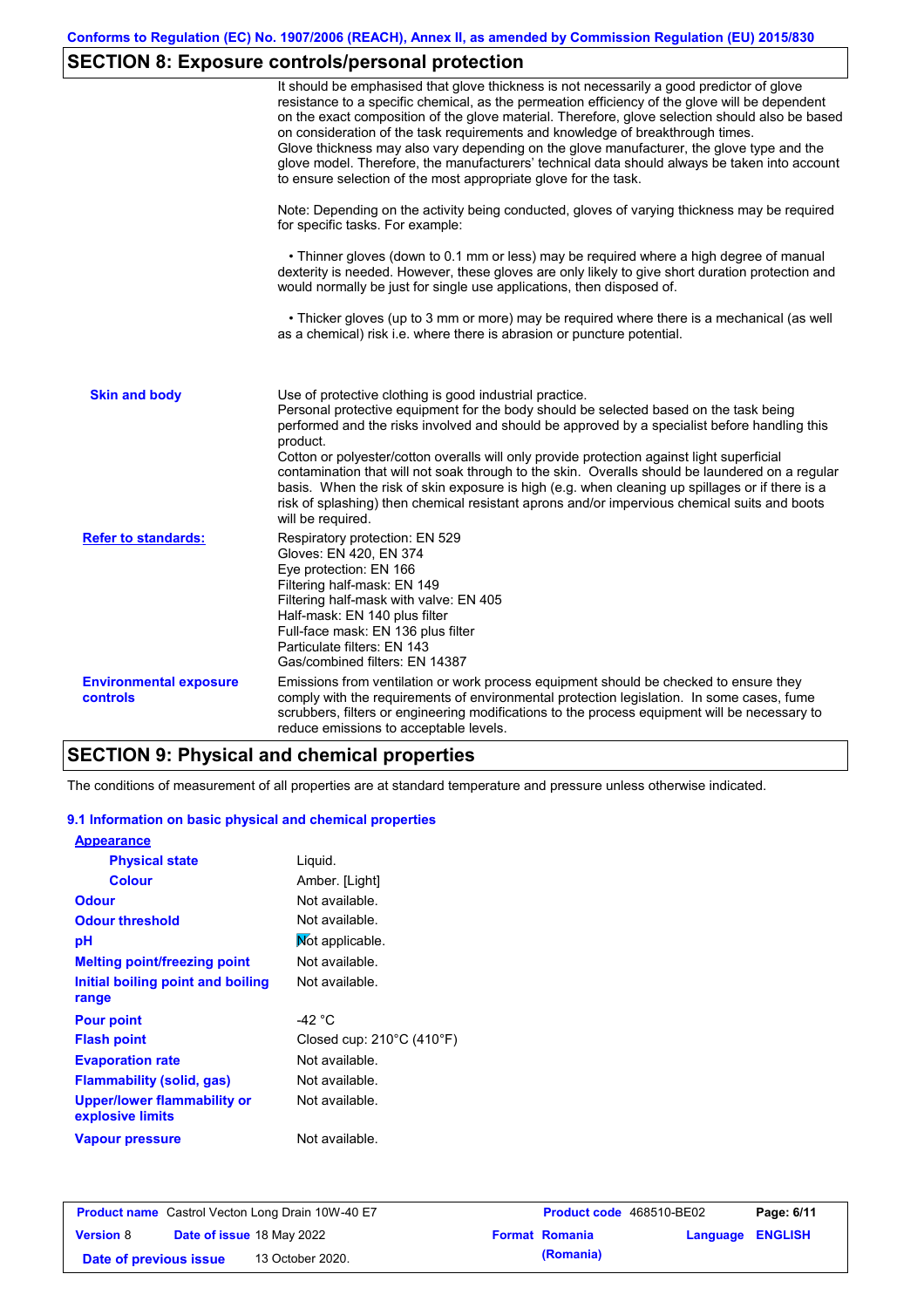# **SECTION 9: Physical and chemical properties**

|                                                   | Vapour Pressure at 20°C                                                                                                                   |           |         | Vapour pressure at 50°C |          |     |               |
|---------------------------------------------------|-------------------------------------------------------------------------------------------------------------------------------------------|-----------|---------|-------------------------|----------|-----|---------------|
|                                                   | <b>Ingredient name</b>                                                                                                                    | mm Hg kPa |         | <b>Method</b>           | mm<br>Hg | kPa | <b>Method</b> |
|                                                   | Distillates (petroleum),<br>hydrotreated heavy<br>paraffinic                                                                              | < 0.08    | < 0.011 | <b>ASTM D 5191</b>      |          |     |               |
|                                                   | Distillates (petroleum),<br>hydrotreated heavy<br>paraffinic                                                                              | < 0.08    | < 0.011 | <b>ASTM D 5191</b>      |          |     |               |
| <b>Vapour density</b>                             | Not available.                                                                                                                            |           |         |                         |          |     |               |
| <b>Relative density</b>                           | Not available.                                                                                                                            |           |         |                         |          |     |               |
| <b>Density</b>                                    | $\leq$ 1000 kg/m <sup>3</sup> (<1 g/cm <sup>3</sup> ) at 15 <sup>°</sup> C                                                                |           |         |                         |          |     |               |
| <b>Solubility(ies)</b>                            | insoluble in water.                                                                                                                       |           |         |                         |          |     |               |
| <b>Partition coefficient: n-octanol/</b><br>water | Mot applicable.                                                                                                                           |           |         |                         |          |     |               |
| <b>Auto-ignition temperature</b>                  | Not available.                                                                                                                            |           |         |                         |          |     |               |
| <b>Decomposition temperature</b>                  | Not available.                                                                                                                            |           |         |                         |          |     |               |
| <b>Viscosity</b>                                  | Kinematic: 86.3 mm <sup>2</sup> /s (86.3 cSt) at $40^{\circ}$ C<br>Kinematic: 12.5 to 16.3 mm <sup>2</sup> /s (12.5 to 16.3 cSt) at 100°C |           |         |                         |          |     |               |
| <b>Explosive properties</b>                       | Not available.                                                                                                                            |           |         |                         |          |     |               |
| <b>Oxidising properties</b>                       | Not available.                                                                                                                            |           |         |                         |          |     |               |
| <b>Particle characteristics</b>                   |                                                                                                                                           |           |         |                         |          |     |               |
| <b>Median particle size</b>                       | Not applicable.                                                                                                                           |           |         |                         |          |     |               |
| 9.2 Other information                             |                                                                                                                                           |           |         |                         |          |     |               |
| No additional information.                        |                                                                                                                                           |           |         |                         |          |     |               |

# **SECTION 10: Stability and reactivity**

| <b>10.1 Reactivity</b>                            | No specific test data available for this product. Refer to Conditions to avoid and Incompatible<br>materials for additional information.                                |
|---------------------------------------------------|-------------------------------------------------------------------------------------------------------------------------------------------------------------------------|
| <b>10.2 Chemical stability</b>                    | The product is stable.                                                                                                                                                  |
| <b>10.3 Possibility of</b><br>hazardous reactions | Under normal conditions of storage and use, hazardous reactions will not occur.<br>Under normal conditions of storage and use, hazardous polymerisation will not occur. |
| <b>10.4 Conditions to avoid</b>                   | Avoid all possible sources of ignition (spark or flame).                                                                                                                |
| 10.5 Incompatible materials                       | Reactive or incompatible with the following materials: oxidising materials.                                                                                             |
| <b>10.6 Hazardous</b><br>decomposition products   | Under normal conditions of storage and use, hazardous decomposition products should not be<br>produced.                                                                 |

# **SECTION 11: Toxicological information**

### **11.1 Information on toxicological effects**

| <b>Product/ingredient name</b>                                                                                                                  | Oral (mg/<br>kg) | <b>Dermal</b><br>(mg/kg) | <b>Inhalation</b><br>(gases)<br>(ppm) | <b>Inhalation</b><br>(vapours)<br>(mg/l) | <b>Inhalation</b><br>(dusts)<br>and mists)<br>(mg/l) |
|-------------------------------------------------------------------------------------------------------------------------------------------------|------------------|--------------------------|---------------------------------------|------------------------------------------|------------------------------------------------------|
| Phosphorodithioic acid, mixed O,O-bis(sec-Bu and<br>isooctyl) esters, zinc salts                                                                | 2500             | N/A                      | N/A                                   | N/A                                      | N/A                                                  |
| Long chain alkyl phenol                                                                                                                         | 2500             | N/A                      | N/A                                   | N/A                                      | N/A                                                  |
| Routes of entry anticipated: Dermal, Inhalation.<br><b>Information on likely</b><br>routes of exposure<br><b>Potential acute health effects</b> |                  |                          |                                       |                                          |                                                      |
| <b>Inhalation</b><br>Vapour inhalation under ambient conditions is not normally a problem due to low vapour<br>pressure.                        |                  |                          |                                       |                                          |                                                      |
| <b>Ingestion</b><br>No known significant effects or critical hazards.                                                                           |                  |                          |                                       |                                          |                                                      |
| <b>Product name</b> Castrol Vecton Long Drain 10W-40 E7                                                                                         |                  |                          | Product code 468510-BE02              |                                          | Page: 7/11                                           |
| <b>Version 8</b><br><b>Date of issue 18 May 2022</b>                                                                                            |                  |                          | <b>Format Romania</b>                 |                                          | <b>ENGLISH</b><br>Language                           |
| 13 October 2020.<br>Date of previous issue                                                                                                      |                  |                          | (Romania)                             |                                          |                                                      |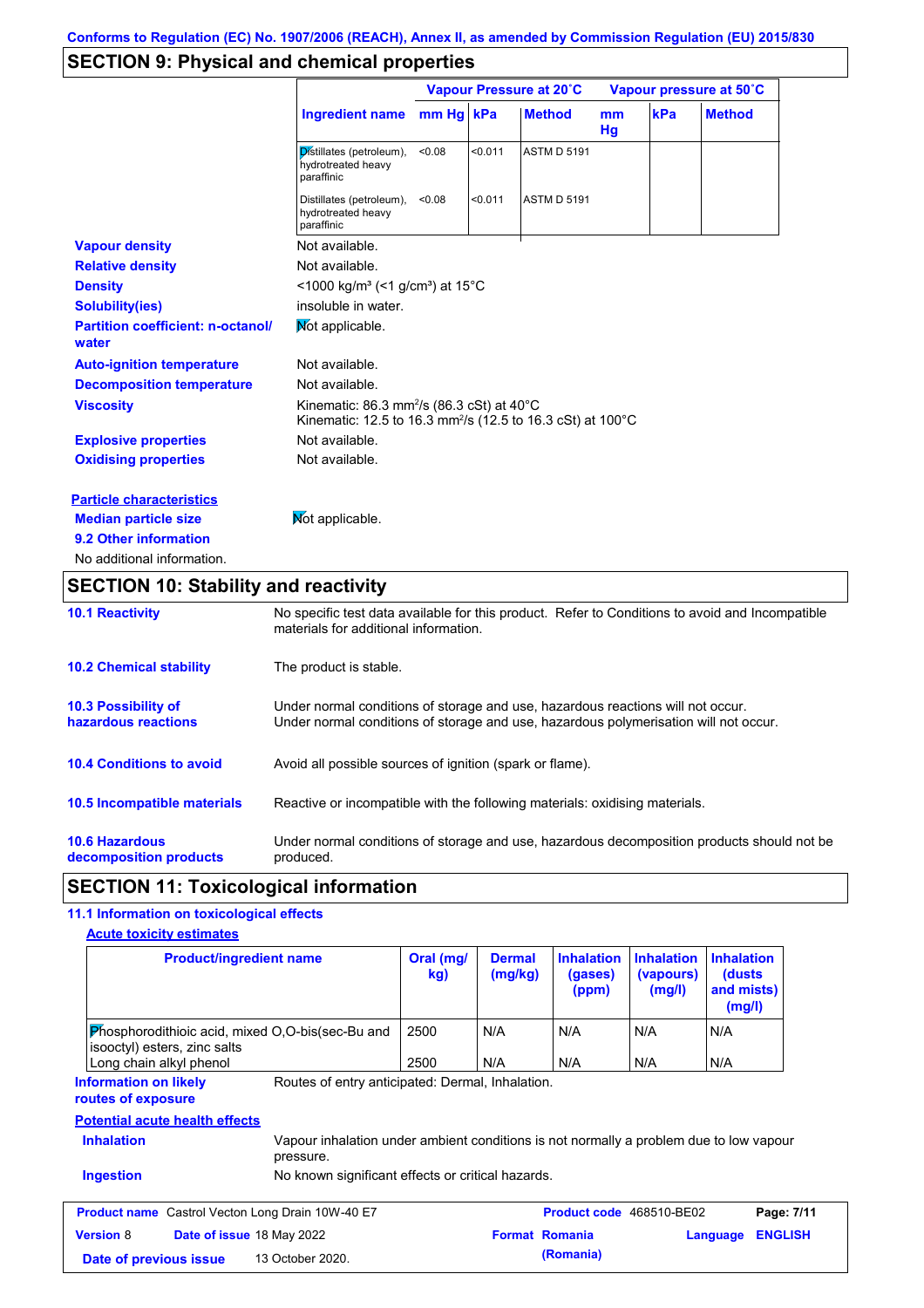## **SECTION 11: Toxicological information**

| <b>Skin contact</b>                     | Defatting to the skin. May cause skin dryness and irritation. Not considered a skin sensitizer.<br>Based on data available for this or related materials.                                                                                                                                                                                                                                                       |
|-----------------------------------------|-----------------------------------------------------------------------------------------------------------------------------------------------------------------------------------------------------------------------------------------------------------------------------------------------------------------------------------------------------------------------------------------------------------------|
| Eye contact                             | Not classified as an eye irritant. Based on data available for this or related materials.                                                                                                                                                                                                                                                                                                                       |
|                                         | Symptoms related to the physical, chemical and toxicological characteristics                                                                                                                                                                                                                                                                                                                                    |
| <b>Inhalation</b>                       | No specific data.                                                                                                                                                                                                                                                                                                                                                                                               |
| <b>Ingestion</b>                        | No specific data.                                                                                                                                                                                                                                                                                                                                                                                               |
| <b>Skin contact</b>                     | Adverse symptoms may include the following:<br>irritation<br>dryness<br>cracking                                                                                                                                                                                                                                                                                                                                |
| <b>Eye contact</b>                      | No specific data.                                                                                                                                                                                                                                                                                                                                                                                               |
|                                         | Delayed and immediate effects as well as chronic effects from short and long-term exposure                                                                                                                                                                                                                                                                                                                      |
| <b>Inhalation</b>                       | Overexposure to the inhalation of airborne droplets or aerosols may cause irritation of the<br>respiratory tract.                                                                                                                                                                                                                                                                                               |
| <b>Ingestion</b>                        | Ingestion of large quantities may cause nausea and diarrhoea.                                                                                                                                                                                                                                                                                                                                                   |
| <b>Skin contact</b>                     | Prolonged or repeated contact can defat the skin and lead to irritation and/or dermatitis.                                                                                                                                                                                                                                                                                                                      |
| <b>Eye contact</b>                      | Potential risk of transient stinging or redness if accidental eye contact occurs.                                                                                                                                                                                                                                                                                                                               |
| <b>Potential chronic health effects</b> |                                                                                                                                                                                                                                                                                                                                                                                                                 |
| <b>General</b>                          | <b>USED ENGINE OILS</b><br>Combustion products resulting from the operation of internal combustion engines contaminate<br>engine oils during use. Used engine oil may contain hazardous components which have the<br>potential to cause skin cancer. Frequent or prolonged contact with all types and makes of used<br>engine oil must therefore be avoided and a high standard of personal hygiene maintained. |
| <b>Carcinogenicity</b>                  | No known significant effects or critical hazards.                                                                                                                                                                                                                                                                                                                                                               |
| <b>Mutagenicity</b>                     | No known significant effects or critical hazards.                                                                                                                                                                                                                                                                                                                                                               |
| <b>Developmental effects</b>            | No known significant effects or critical hazards.                                                                                                                                                                                                                                                                                                                                                               |
| <b>Fertility effects</b>                | No known significant effects or critical hazards.                                                                                                                                                                                                                                                                                                                                                               |

# **SECTION 12: Ecological information**

**12.1 Toxicity Environmental hazards** Not classified as dangerous

#### **12.2 Persistence and degradability**

Partially biodegradable.

#### **12.3 Bioaccumulative potential**

This product is not expected to bioaccumulate through food chains in the environment.

| <b>12.4 Mobility in soil</b>                                  |                                                                      |
|---------------------------------------------------------------|----------------------------------------------------------------------|
| <b>Soil/water partition</b><br>coefficient (K <sub>oc</sub> ) | Not available.                                                       |
| <b>Mobility</b>                                               | Spillages may penetrate the soil causing ground water contamination. |

#### **12.5 Results of PBT and vPvB assessment**

Product does not meet the criteria for PBT or vPvB according to Regulation (EC) No. 1907/2006, Annex XIII.

### **12.6 Other adverse effects**

**Other ecological information**

Spills may form a film on water surfaces causing physical damage to organisms. Oxygen transfer could also be impaired.

### **SECTION 13: Disposal considerations**

| <b>13.1 Waste treatment methods</b> |                                                                                                                                                                      |
|-------------------------------------|----------------------------------------------------------------------------------------------------------------------------------------------------------------------|
| <b>Product</b>                      |                                                                                                                                                                      |
| <b>Methods of disposal</b>          | Where possible, arrange for product to be recycled. Dispose of via an authorised person/<br>licensed waste disposal contractor in accordance with local regulations. |
| <b>Hazardous waste</b>              | Yes.                                                                                                                                                                 |
| European waste catalogue (EWC)      |                                                                                                                                                                      |

| <b>Product name</b> Castrol Vecton Long Drain 10W-40 E7 |  | <b>Product code</b> 468510-BE02  |  | Page: 8/11            |                         |  |
|---------------------------------------------------------|--|----------------------------------|--|-----------------------|-------------------------|--|
| <b>Version 8</b>                                        |  | <b>Date of issue 18 May 2022</b> |  | <b>Format Romania</b> | <b>Language ENGLISH</b> |  |
| Date of previous issue                                  |  | 13 October 2020.                 |  | (Romania)             |                         |  |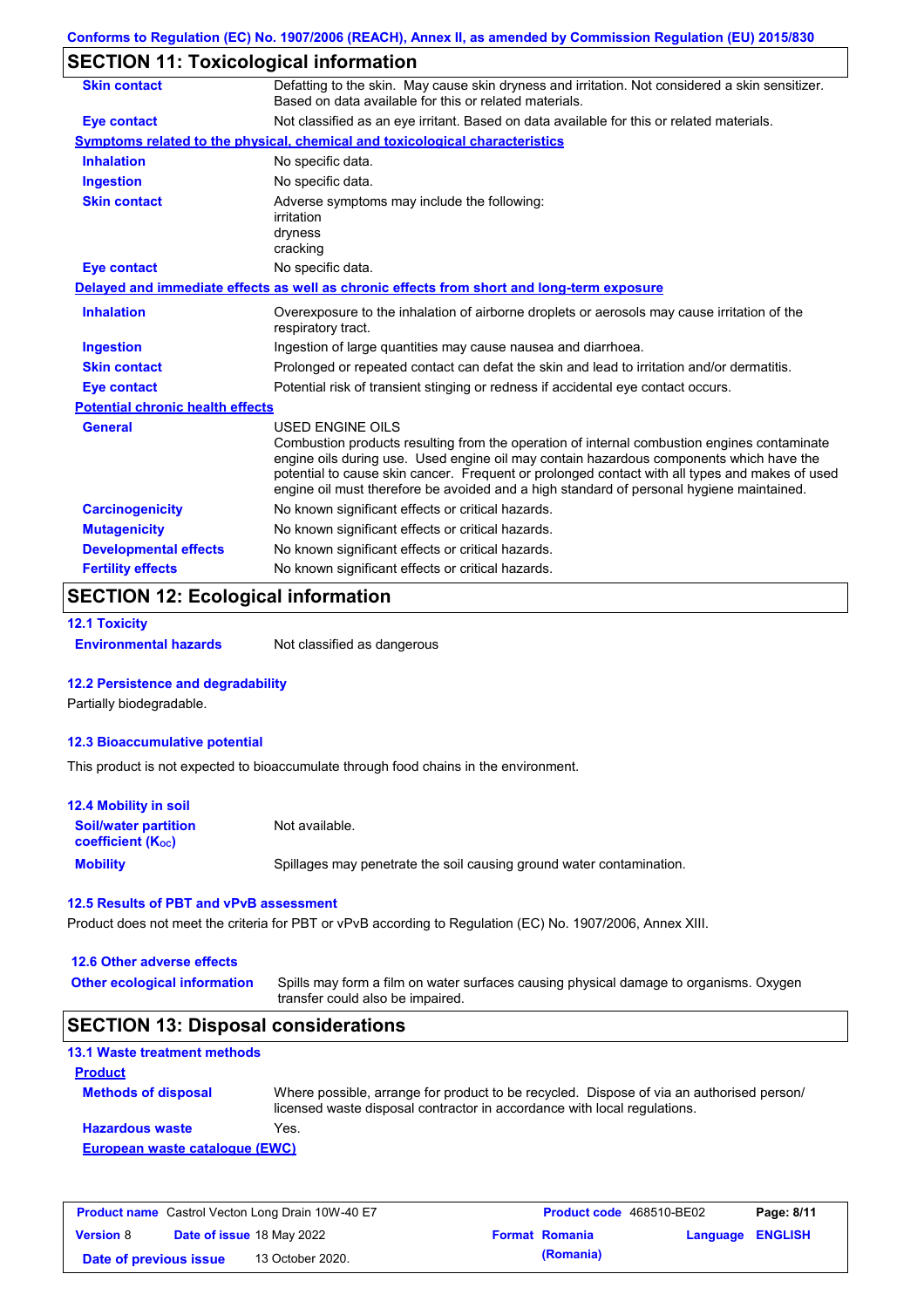## **SECTION 13: Disposal considerations**

| Waste code | <b>Waste designation</b>                                                                                                    |
|------------|-----------------------------------------------------------------------------------------------------------------------------|
| $130208*$  | other engine, gear and lubricating oils                                                                                     |
|            | However, deviation from the intended use and/or the presence of any potential contaminants may require an alternative waste |

the presence of any potential contaminants may disposal code to be assigned by the end user.

#### **Packaging**

| <b>Methods of disposal</b> | Where possible, arrange for product to be recycled. Dispose of via an authorised person/<br>licensed waste disposal contractor in accordance with local regulations.                                                                                                                                                                                                                                                                                                                            |
|----------------------------|-------------------------------------------------------------------------------------------------------------------------------------------------------------------------------------------------------------------------------------------------------------------------------------------------------------------------------------------------------------------------------------------------------------------------------------------------------------------------------------------------|
| <b>Special precautions</b> | This material and its container must be disposed of in a safe way. Care should be taken when<br>handling emptied containers that have not been cleaned or rinsed out. Empty containers or<br>liners may retain some product residues. Empty containers represent a fire hazard as they may<br>contain flammable product residues and vapour. Never weld, solder or braze empty containers.<br>Avoid dispersal of spilt material and runoff and contact with soil, waterways, drains and sewers. |
| <b>References</b>          | Commission 2014/955/EU<br>Directive 2008/98/EC                                                                                                                                                                                                                                                                                                                                                                                                                                                  |

## **SECTION 14: Transport information**

|                                           | <b>ADR/RID</b> | <b>ADN</b>     | <b>IMDG</b>    | <b>IATA</b>    |
|-------------------------------------------|----------------|----------------|----------------|----------------|
| 14.1 UN number                            | Not regulated. | Not regulated. | Not regulated. | Not regulated. |
| 14.2 UN proper<br>shipping name           |                |                | -              |                |
| <b>14.3 Transport</b><br>hazard class(es) |                |                | $\blacksquare$ |                |
| 14.4 Packing<br>group                     |                |                | -              |                |
| $14.5$<br><b>Environmental</b><br>hazards | No.            | No.            | No.            | No.            |
| <b>Additional</b><br>information          |                |                |                |                |

**14.6 Special precautions for user** Not available.

**14.7 Transport in bulk according to IMO instruments** Not available.

### **SECTION 15: Regulatory information**

**15.1 Safety, health and environmental regulations/legislation specific for the substance or mixture**

#### **EU Regulation (EC) No. 1907/2006 (REACH)**

**Annex XIV - List of substances subject to authorisation**

#### **Annex XIV**

None of the components are listed.

**Substances of very high concern**

None of the components are listed.

#### **EU Regulation (EC) No. 1907/2006 (REACH)**

**Annex XVII - Restrictions on the manufacture, placing on the market and use of certain dangerous substances, mixtures and articles** Not applicable.

### **Other regulations**

**REACH Status** The company, as identified in Section 1, sells this product in the EU in compliance with the current requirements of REACH.

| <b>Product name</b> Castrol Vecton Long Drain 10W-40 E7 |  |                                  | <b>Product code</b> 468510-BE02 | Page: 9/11            |                         |  |
|---------------------------------------------------------|--|----------------------------------|---------------------------------|-----------------------|-------------------------|--|
| <b>Version 8</b>                                        |  | <b>Date of issue 18 May 2022</b> |                                 | <b>Format Romania</b> | <b>Language ENGLISH</b> |  |
| Date of previous issue                                  |  | 13 October 2020.                 |                                 | (Romania)             |                         |  |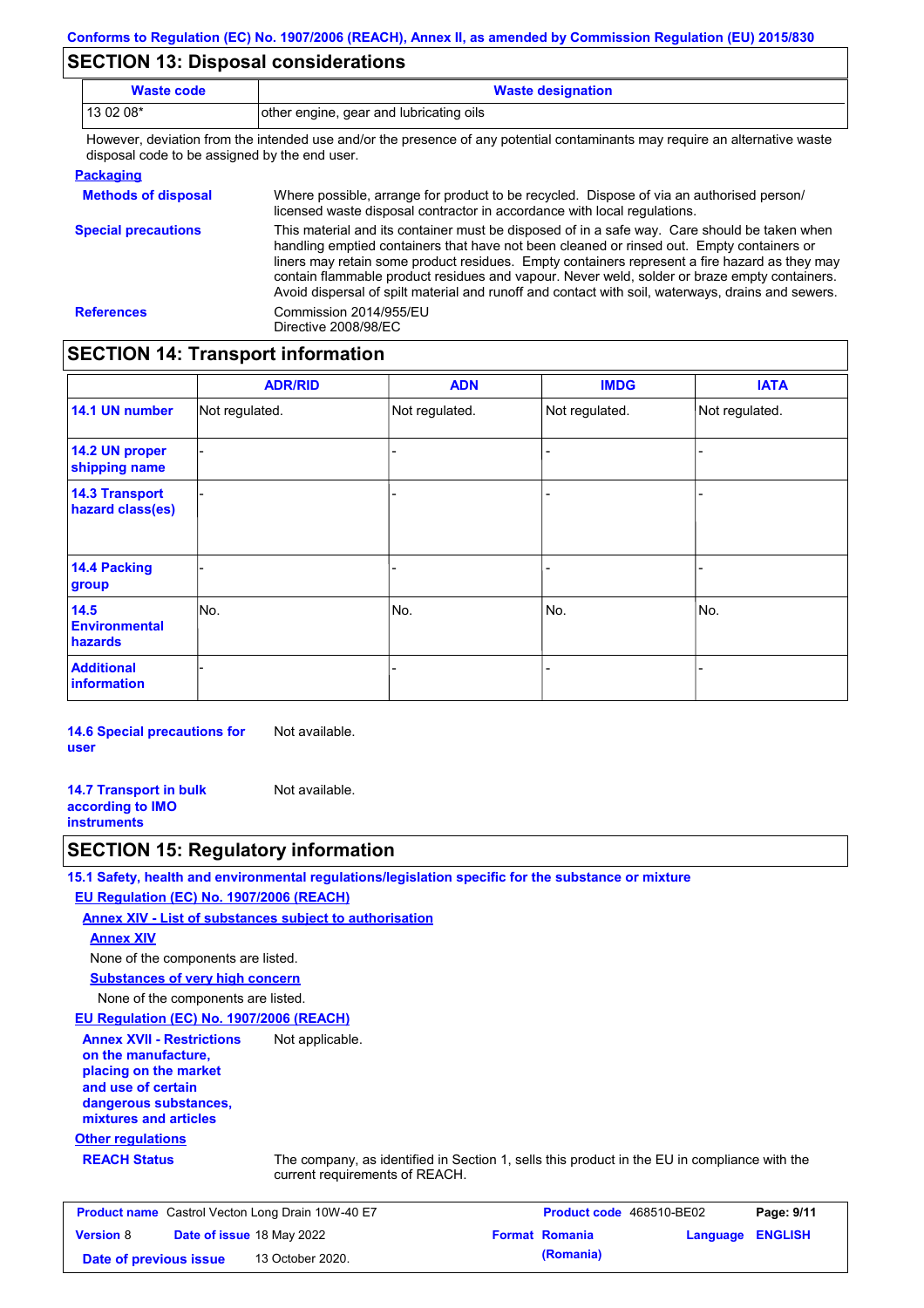# **SECTION 15: Regulatory information**

| <b>United States inventory</b><br>(TSCA 8b)                     | At least one component is not listed.  |
|-----------------------------------------------------------------|----------------------------------------|
| <b>Australia inventory (AIIC)</b>                               | At least one component is not listed.  |
| <b>Canada inventory</b>                                         | At least one component is not listed.  |
| <b>China inventory (IECSC)</b>                                  | At least one component is not listed.  |
| <b>Japan inventory (CSCL)</b>                                   | At least one component is not listed.  |
| <b>Korea inventory (KECI)</b>                                   | All components are listed or exempted. |
| <b>Philippines inventory</b><br>(PICCS)                         | At least one component is not listed.  |
| <b>Taiwan Chemical</b><br><b>Substances Inventory</b><br>(TCSI) | All components are listed or exempted. |
| Ozone depleting substances (1005/2009/EU)                       |                                        |
| Not listed.                                                     |                                        |
| Prior Informed Consent (PIC) (649/2012/EU)<br>Not listed.       |                                        |
| <b>Persistent Organic Pollutants</b><br>Not listed.             |                                        |
| <b>EU - Water framework directive - Priority substances</b>     |                                        |
| None of the components are listed.                              |                                        |
| <b>Seveso Directive</b>                                         |                                        |

This product is not controlled under the Seveso Directive.

| <b>15.2 Chemical safety</b> | A Chemical Safety Assessment has been carried out for one or more of the substances within  |
|-----------------------------|---------------------------------------------------------------------------------------------|
| assessment                  | this mixture. A Chemical Safety Assessment has not been carried out for the mixture itself. |

# **SECTION 16: Other information**

| <b>Abbreviations and acronyms</b> | ADN = European Provisions concerning the International Carriage of Dangerous Goods by<br>Inland Waterway<br>ADR = The European Agreement concerning the International Carriage of Dangerous Goods by<br>Road<br>ATE = Acute Toxicity Estimate<br><b>BCF</b> = Bioconcentration Factor<br>CAS = Chemical Abstracts Service<br>CLP = Classification, Labelling and Packaging Regulation [Regulation (EC) No. 1272/2008]<br>CSA = Chemical Safety Assessment<br>CSR = Chemical Safety Report<br><b>DMEL = Derived Minimal Effect Level</b><br>DNEL = Derived No Effect Level<br>EINECS = European Inventory of Existing Commercial chemical Substances<br>ES = Exposure Scenario<br>EUH statement = CLP-specific Hazard statement<br>EWC = European Waste Catalogue<br>GHS = Globally Harmonized System of Classification and Labelling of Chemicals<br>IATA = International Air Transport Association<br>IBC = Intermediate Bulk Container<br><b>IMDG</b> = International Maritime Dangerous Goods<br>LogPow = logarithm of the octanol/water partition coefficient<br>MARPOL = International Convention for the Prevention of Pollution From Ships, 1973 as<br>modified by the Protocol of 1978. ("Marpol" = marine pollution)<br>OECD = Organisation for Economic Co-operation and Development<br>PBT = Persistent, Bioaccumulative and Toxic<br><b>PNEC</b> = Predicted No Effect Concentration<br>REACH = Registration, Evaluation, Authorisation and Restriction of Chemicals Regulation<br>[Regulation (EC) No. 1907/2006]<br>RID = The Regulations concerning the International Carriage of Dangerous Goods by Rail<br><b>RRN = REACH Registration Number</b><br>SADT = Self-Accelerating Decomposition Temperature<br>SVHC = Substances of Very High Concern<br>STOT-RE = Specific Target Organ Toxicity - Repeated Exposure |
|-----------------------------------|------------------------------------------------------------------------------------------------------------------------------------------------------------------------------------------------------------------------------------------------------------------------------------------------------------------------------------------------------------------------------------------------------------------------------------------------------------------------------------------------------------------------------------------------------------------------------------------------------------------------------------------------------------------------------------------------------------------------------------------------------------------------------------------------------------------------------------------------------------------------------------------------------------------------------------------------------------------------------------------------------------------------------------------------------------------------------------------------------------------------------------------------------------------------------------------------------------------------------------------------------------------------------------------------------------------------------------------------------------------------------------------------------------------------------------------------------------------------------------------------------------------------------------------------------------------------------------------------------------------------------------------------------------------------------------------------------------------------------------------------------------------------------------------------------------------------------------|
|                                   | STOT-SE = Specific Target Organ Toxicity - Single Exposure<br>TWA = Time weighted average                                                                                                                                                                                                                                                                                                                                                                                                                                                                                                                                                                                                                                                                                                                                                                                                                                                                                                                                                                                                                                                                                                                                                                                                                                                                                                                                                                                                                                                                                                                                                                                                                                                                                                                                          |

| <b>Product name</b> Castrol Vecton Long Drain 10W-40 E7 |  |                                  | <b>Product code</b> 468510-BE02 | Page: 10/11           |                         |  |
|---------------------------------------------------------|--|----------------------------------|---------------------------------|-----------------------|-------------------------|--|
| <b>Version 8</b>                                        |  | <b>Date of issue 18 May 2022</b> |                                 | <b>Format Romania</b> | <b>Language ENGLISH</b> |  |
| Date of previous issue                                  |  | 13 October 2020.                 |                                 | (Romania)             |                         |  |